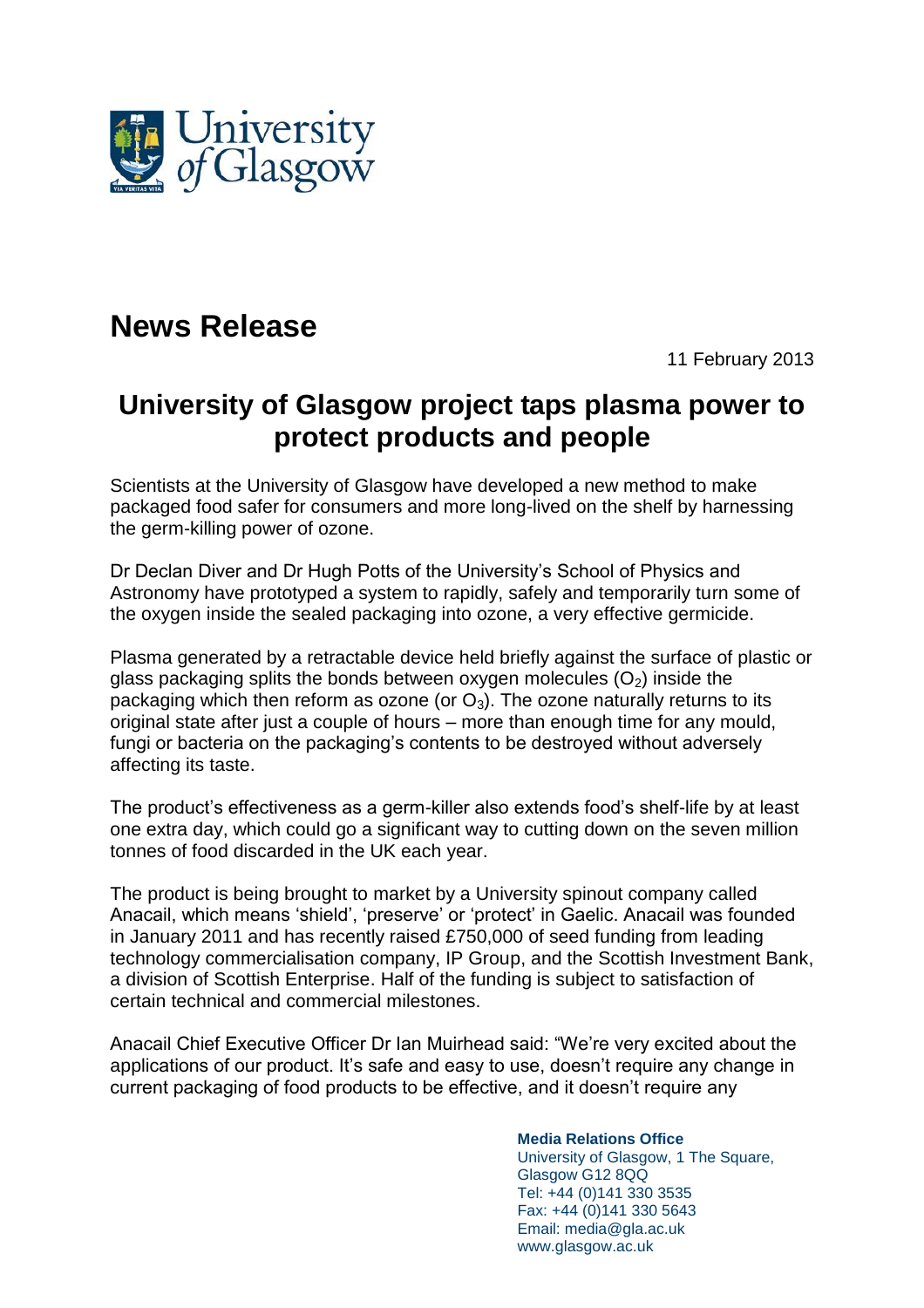

chemical additives – the sterilisation effect comes directly from oxygen via our plasma head.

"Although ozone can be harmful to humans, it has a very limited lifespan before it returns to oxygen and it doesn't leave behind any dangerous residues so it's perfectly safe to use in food decontamination. It's a very effective way to destroy or inhibit the growth of bacteria and viruses.

"We're currently seeking development partners to scale our product into full manufacture. Although we're initially concentrating on offering Anacail products to the food industry, the process could be equally useful in for the sterilisation of medical and dental equipment and perhaps even for use in the home."

The efficacy of Anacail's prototype has been proven at leading UK test labs including Campden BRI in Gloucestershire. Tests have shown an increase in shelf-life for products including bread and muffins, and a significant reduction of many pathogens in poultry including *campylobacter, pseudomonas,* and *E.coli.*

Scottish Enterprise, through its Enterprise High Growth Start Up unit, has supported Anacail from the beginning of the spin-out process; contributing to its business strategy and plan; making introductions to industry experts, key suppliers and subcontractors; and offering advice on R&D grants and financial support for the CEO Designate. The latest round of funding from the Scottish Investment Bank demonstrates that SE's support will continue as the company develops its team, products and markets.

Anacail would also like to acknowledge STFC, EPSRC, SUPA and Glasgow University School of Physics and Astronomy for their support in this research activity.

For more information on Anacail, visit [www.anacail.com](http://www.anacail.com/)

**ENDS**

**Media Relations Office** University of Glasgow, 1 The Square, Glasgow G12 8QQ Tel: +44 (0)141 330 3535 Fax: +44 (0)141 330 5643 Email: media@gla.ac.uk www.glasgow.ac.uk